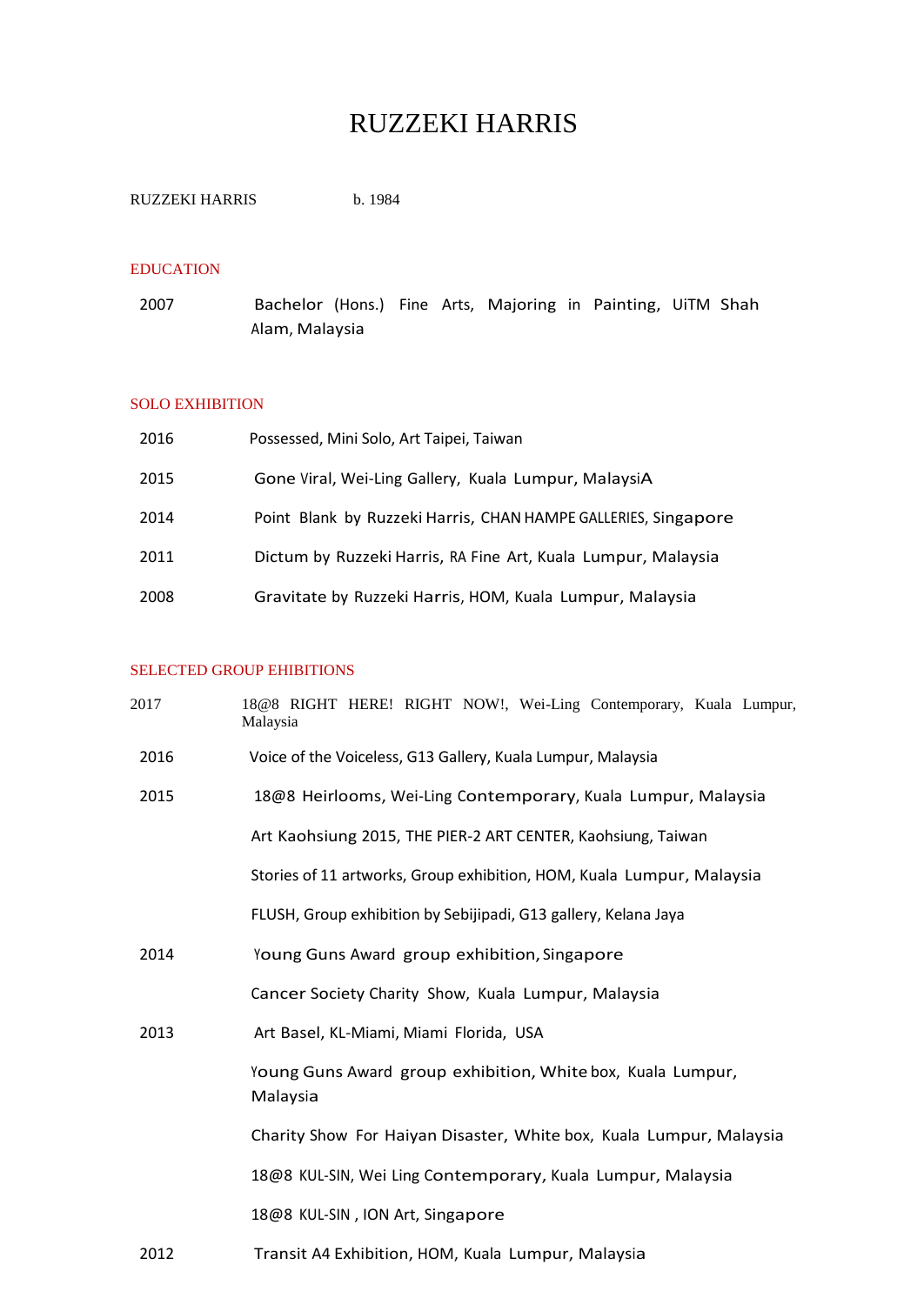|      | Bright And Young, Wei-Ling Gallery, Kuala Lumpur, Malaysia                              |
|------|-----------------------------------------------------------------------------------------|
|      | Precious Little Pieces, Wei-Ling Gallery, Kuala Lumpur, Malaysia                        |
| 2011 | Art Expo, Matrade, Kuala Lumpur, Malaysia                                               |
|      | The X Residence, Group Exhibition, House of Matahati, Kuala<br>Lumpur, Malaysia         |
| 2010 | Fragment, Exhibition #7, Malihom A.I.R. Programme, Penang,                              |
|      | Malaysia                                                                                |
| 2009 | Uncut, Group exhibtion, Shambala Gallery, Copenhagen, Denmark                           |
|      | MEA Award, Group exhibition, Kuala Lumpur,<br>Malaysia                                  |
|      | Dazed in Mazes, 4men show, Valentine Willie Fine Art, Kuala<br>Lumpur, Malaysia         |
|      | Contemporary Rhetoric, Group show, Valentine Willie Fine Art,<br>Kuala Lumpur, Malaysia |
|      | B.A.C.A, 4 men show, RA fine art gallery, Kuala Lumpur,<br>Malaysia                     |
|      | Young & New : Part 2, House of Matahati, Kuala Lumpur,<br>Malaysia                      |
|      | Open house Raya, Group show, Gallery Chandan, Kuala Lumpur,<br>Malaysia                 |
|      | Young & New : Part 1, House of Matahati, Kuala Lumpur,<br>Malaysia                      |
|      | Graffiti clinic instructor, Rakan muda Klang & Puchong, Selangor,<br>Malaysia           |
|      | Quddinandfriends '08, Group exhibition, McCann Worldgroup,<br>Selangor, Malaysia        |
|      | 'Bukak Mata' Group exhibition, Studio Dikala jingga, Shah Alam,<br>Malaysia             |
|      | 'Loveartpassion'. Group exhibition, 360studio gallery, Kuala<br>Lumpur, Malaysia        |
|      | Young & New Part 1', Group exhibition, House of Matahati, Kuala<br>Lumpur, Malaysia     |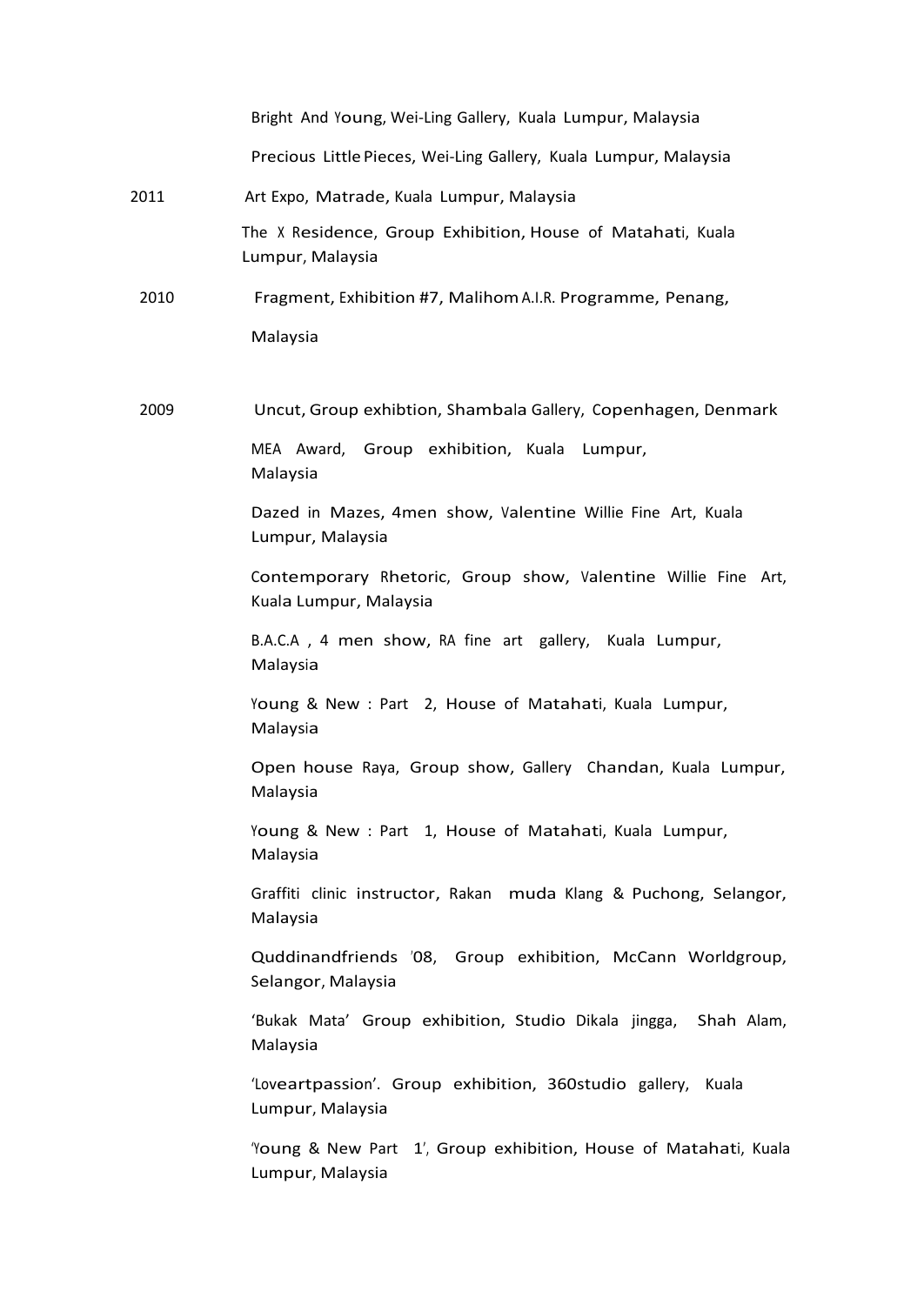2007 Mana Batik? Group Installation, Annexe Gallery Central Market,

Kuala Lumpur, Malaysia

Open Show Shah Alam Gallery, Malaysia

'SoSound' Experimental Music Group Performance, Pati Satu Studio

Finalist for PACT MACT Art Competition, Penang, Malaysia

Degree Show, Tengku Zaharah Gallery, UiTM Shah Alam, Malaysia

The Tanjong Heritage 2007 Art competition organized by Tanjong Public Ltd. Co. - consolation prize, Mixed media category, Kuala Lumpur, Malaysia.

Flora Fest Art Exhibition, Putrajaya, Malaysia

Global Logistic Art Exhibition, KL City Library, Kuala Lumpur, Malaysia

2006 Open Show Shah Alam Gallery, Malaysia

The Tanjong Heritage 2006 Art competition organized by Tanjong Public Ltd. Co. - consolation prize, printmaking, at Seri Melayu Restaurant, Kuala Lumpur, Malaysia

2004 Open exhibition, Sri Pinang Gallery, Penang, Malaysia

USM Penang public sculpture exhibition, USM Penang, Malaysia